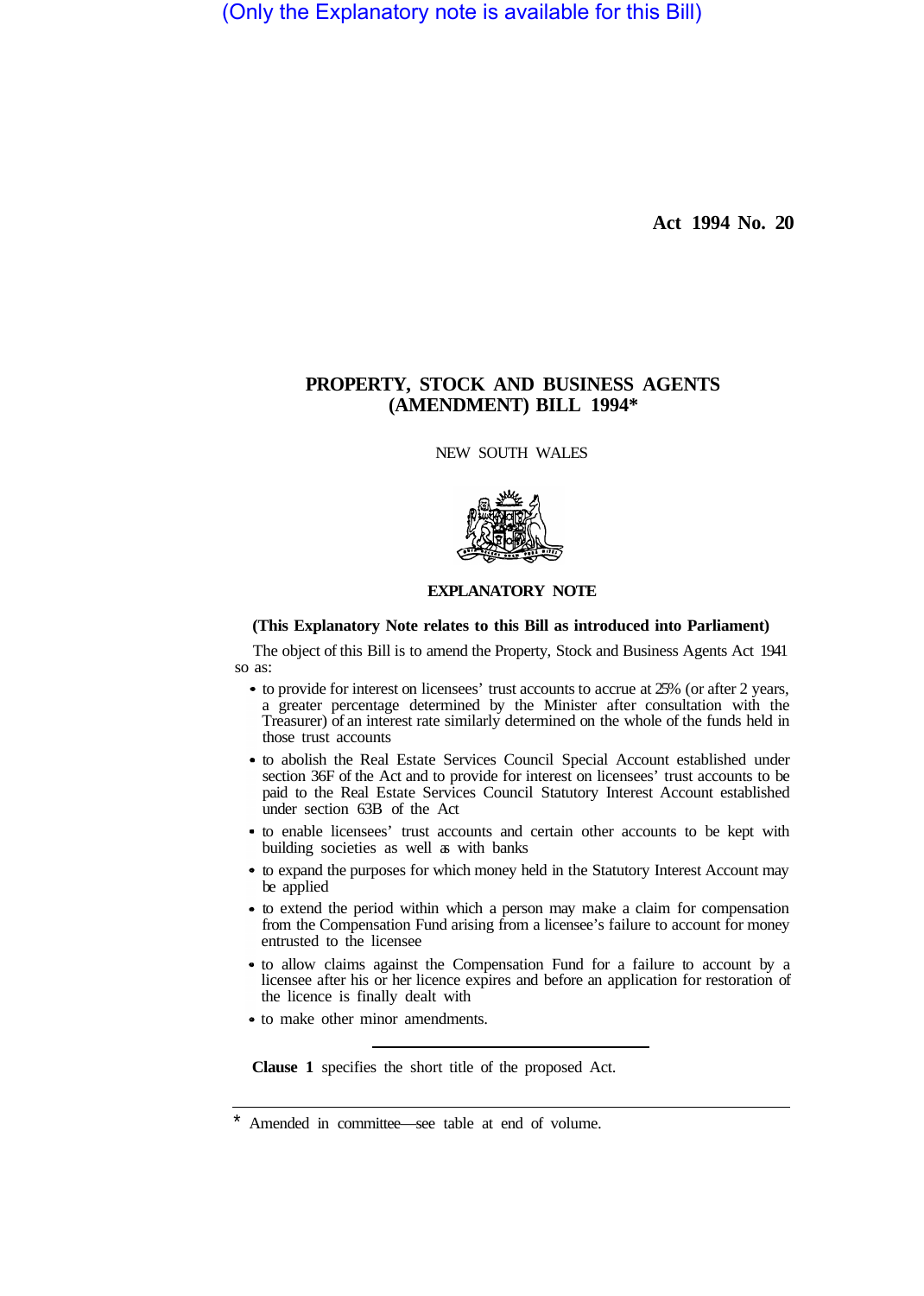**Clause 2** provides for the proposed Act to commence on a day or days to be fixed by proclamation.

**Clause 3** gives effect to Schedules 1–4, which contain amendments to the Property, Stock and Business Agents Act 1941.

**Clause 4** makes a consequential amendment to the Real Estate Services Council Act 1990.

# **SCHEDULE l—AMENDMENTS RELATING TO TRUST ACCOUNTS ETC.**

# **Prescribed financial institutions to pay trust account interest to the RESC Statutory Interest Account**

Section 36 of the Act requires all licensees under the Act to hold clients' money in trust accounts established at a bank in New South Wales. Section 36D of the Act currently requires a licensee to deposit with the Real Estate Services Council (the Council) 25% of the amount that was the lowest balance in the licensee's (or, if the licensee is a member of a firm, the firm's) trust account on any day during the period of 12 months ending on the preceding 31 March. Section 36F of the Act currently requires the amounts deposited to be held in the Real Estate Services Council Special Account established under that section and section 36E requires the Council to hold those amounts on trust for the licensee or firm concerned and, pending repayment, to invest them either in an interest bearing bank account or with the Treasurer. Sections 36D–36F are to be replaced by a new scheme under which the financial institutions with which licensees keep trust accounts will become responsible for paying interest to the Council for crediting to the Statutory Interest Account.

Under the amended section 36, as well as being able to establish trust accounts at banks, licensees will be able to establish trust accounts at those building societies in which trustees are authorised to invest trust money. A licensee will also be required to notify a prescribed financial institution with which the licensee opens a trust account that the account is a trust account and to notify the Council if a trust account kept by the licensee with the institution is closed or becomes overdrawn.

Proposed section 36AA will require the Minister, after consultation with the Treasurer, to determine a trust account rate for each financial institution at which trust accounts are kept under section 36. For the first 2 years after the commencement of proposed section 36AB, interest on trust account balances is to be calculated at 25% of the trust account rate applicable to the institution. At the end of that period of 2 years, it will be possible under that section to change the percentage to some greater percentage determined by the Minister after consultation with the Treasurer.

Proposed section 36AC will require each financial institution at which licensees and licensees' firms keep their trust accounts, on the first business day after the end of each month, to calculate interest on daily balances held in those trust accounts and pay the amount calculated (free of the institution's transaction charges) to the Council for crediting to the Statutory Interest Account. Proposed section 36AD will require a prescribed financial institution that keeps trust accounts for licensees to make monthly reports to the Council specifying the number of trust accounts opened during the month and the amount of interest earned on all trust accounts kept with the institution during the month. Such an institution will also be required to inform the Council if any of those accounts has become overdrawn. Proposed section 36AE makes it clear that proposed sections 36AC and 36AD do not apply to separate trust accounts kept on the instructions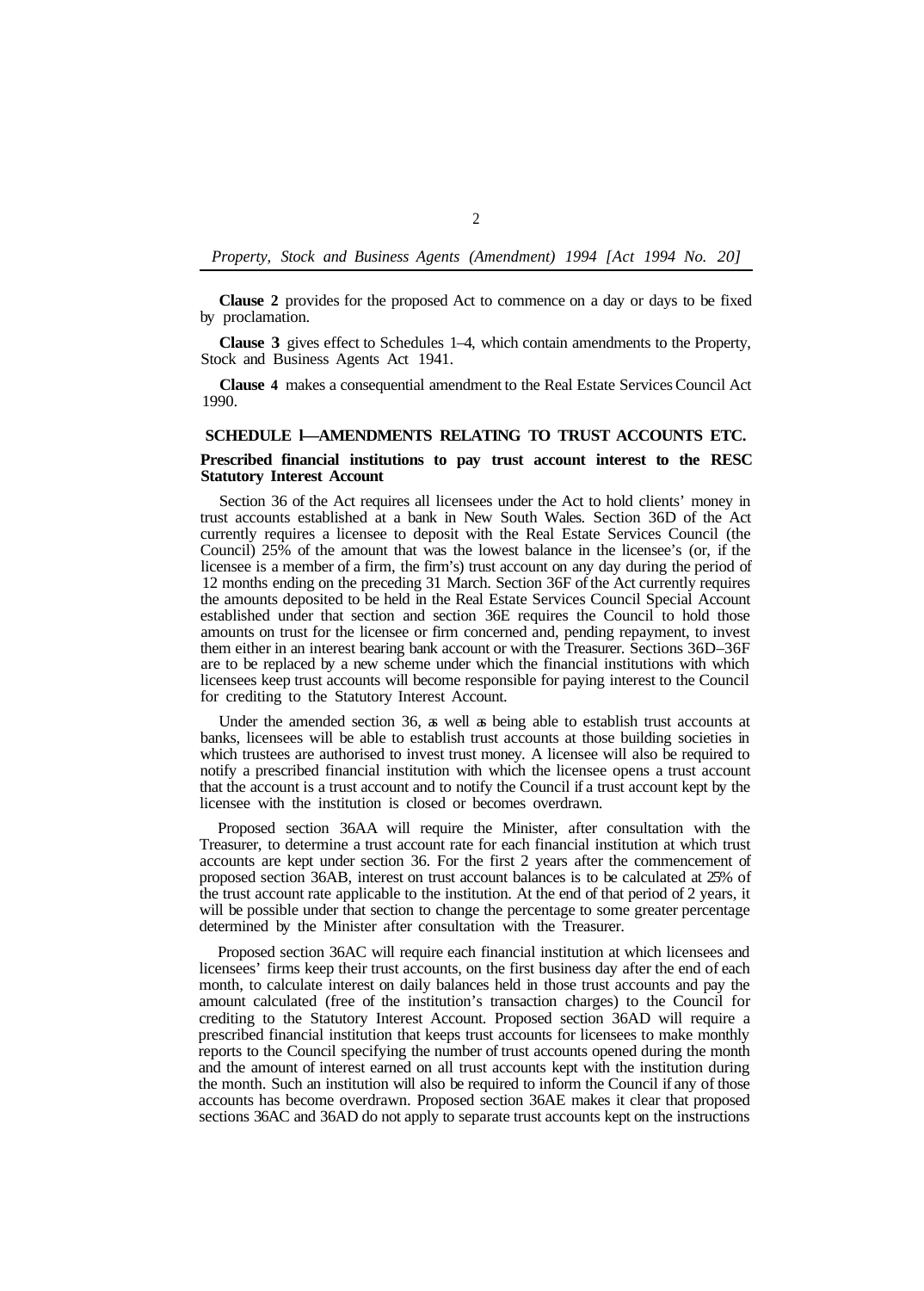of a client of a licensee or a firm of licensees for the exclusive benefit of the client or to trust accounts of a prescribed class. Proposed section 36AF will make it an offence for a prescribed financial institution to fail to comply with a requirement of proposed section  $36AC$  or 36AD. (See Schedule 1 (1),  $(3)$ – $(5)$ ,  $(7)$ –15) and Schedule 4.)

#### **RESC Administration Account and Statutory Interest Account**

An amendment to section 25 of the Act will enable the Council, as an alternative to depositing the Administration Account money in a bank account, to deposit that money with a building society in which trustees are authorised to invest trust money. A similar amendment is made to section 63B in relation to the Statutory Interest Account. (See Schedule 1 (2) and (12) (b).)

#### **Unclaimed trust money**

An amendment to section 36C will provide for an annual remittance to the Consolidated Fund of unclaimed trust money paid to the Council by licensees. At present the money is paid into the Consolidated Fund when it is received from licensees. (See Schedule 1 (6).)

# **SCHEDULE 2—AMENDMENTS RELATING TO THE STATUTORY INTEREST ACCOUNT AND THE COMPENSATION FUND**

### **Application of money in the RESC Statutory interest Account**

Section 63D of the Act currently specifies the purposes for which money held in the Statutory Interest Account may be applied. Those purposes include supplementing the RESC Compensation Fund to meet deficiencies in the Fund, meeting costs incurred by organisations in providing educational meetings, lectures and courses of study for the Council and meeting certain administrative costs of the Council. Money held in the Account can also be used to meet part of the cost of administering the Residential Tenancies Tribunal and the Fair Trading Act 1987. Funds not immediately required for any of those purposes can be invested by the Council.

That section is to be replaced by a section which will enable money held in the Account to be applied for the purposes mentioned above and for any of the following additional purposes:

- to provide loans or grants to persons or organisations to enable them to provide facilities for the delivery of courses of study and other educational programs approved by the Council;
- to meet costs involved in providing courses of study and other educational programs in addition to those now organised by or for the Council;
- to meet the cost of providing public information and guidance programs (currently funded from the RESC Administration Account);
- to meet costs involved in establishing a co-regulation scheme for the conduct of real estate services;
- to meet costs involved in establishing a disciplinary tribunal or other body to deal with complaints relating to the conduct of licensees and in establishing a body to resolve disputes arising out of the provision of real estate services;

• to meet deficiencies occurring in the RESC Administration Account.

(See Schedule 2 (4).)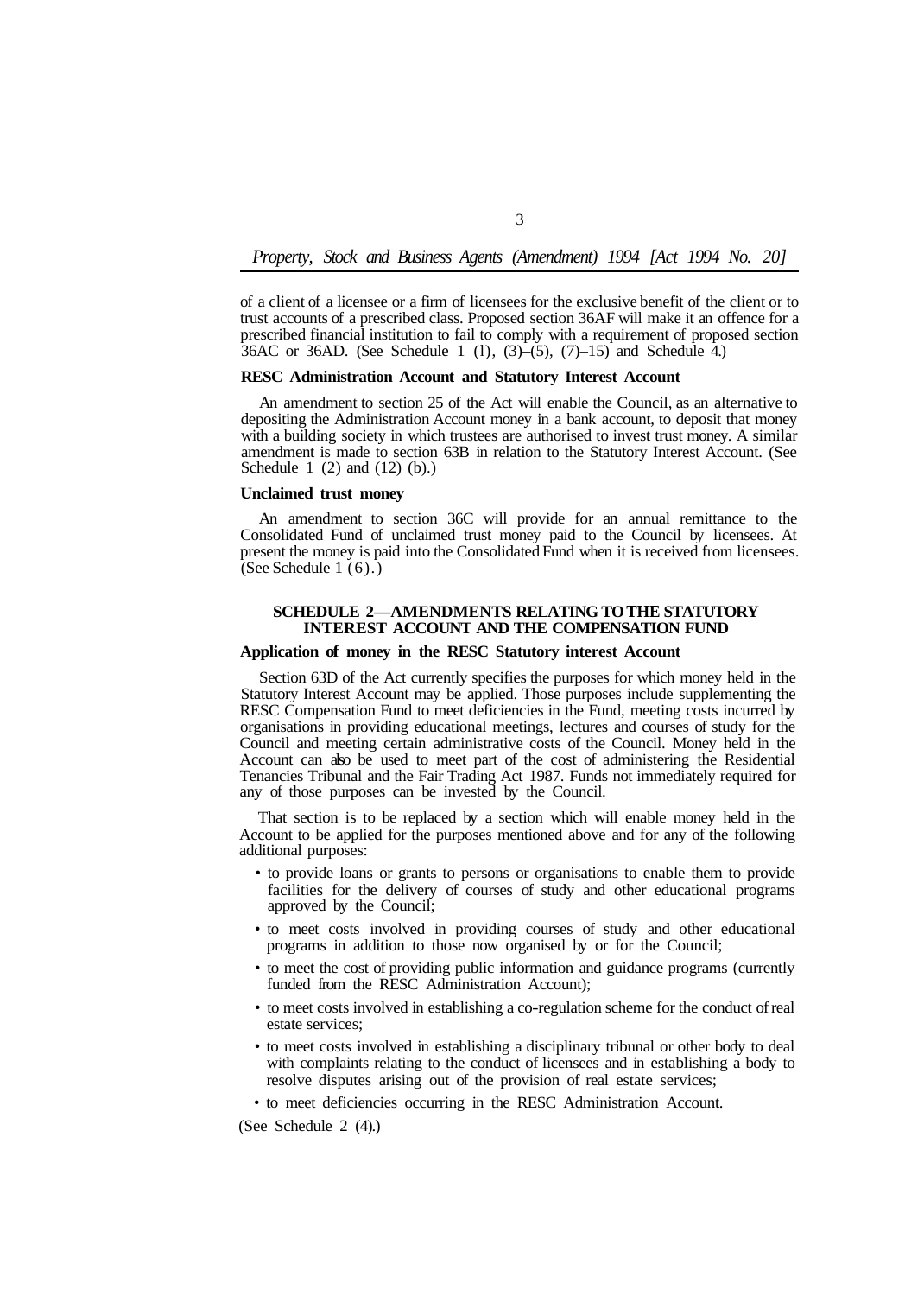The amendments relating to the RESC Administration Account made by items (1)–(3), (6) and (8) of Schedule 2 are consequential on the substitution of proposed section 63D.

# **Compensation Fund account**

An amendment to section 66 of the Act **(Separate bank account)** will enable the Council, as an alternative to depositing the Compensation Fund money in a bank account, to deposit that money with a building society. (See Schedule 2 (5).)

#### **Time limit for making compensation claims**

Section 74 of the Act entitles a person who has entrusted money to a licensee to make a claim against the Real Estate Services Council Compensation Fund for a failure to account for that money. However, a claim is barred if not made within 6 months after the person becomes aware of the failure to account or within 2 years after the failure to account, whichever occurs first. An amendment to the section will increase the period of 6 months to 12 months. (See Schedule 2 (7) (a).) A further amendment will extend that period until 1 year of the termination of a tenancy agreement if the claim relates to the non-lodgment of a tenancy bond with the Rental Bond Board. (See Schedule 2 (7) (b).)

## **SCHEDULE 3—AMENDMENTS RELATING TO LICENCES**

Schedule 3 (1) and (2) makes the following 2 changes relating to the restoration of licences that have expired:

- (a) an amendment to section 23A **(Restoration of licence by the General Manager)** to enable the late lodgment fee to be waived if the application for restoration is lodged within 7 days of the expiry of the licence;
- (b) an amendment to section **23C (Effect of decision on application for restoration of licence**) to declare anything done after the expiry of a licence and before the dismissal of an application for restoration to have been done by a licensed person (at present such a declaration is made only if the application for restoration is successful). The declaration will enable claims against the Compensation Fund for a failure to account by a licensee during that period. The declaration does not remove the criminal liability of the person concerned for carrying on business without a licence during that period.

Schedule 3 (3) amends section 64A **(Definition of failure to account)** to make it clear that, if a failure to account occurs after a licensee ceases to be licensed, a claim against the Compensation Fund may still be made if the money concerned was entrusted to the person while the person was licensed or deemed to be licensed.

#### **SCHEDULE 4—SAVINGS AND TRANSITIONAL AMENDMENTS**

The Schedule amends Schedule 2 to the Act **(Savings and transitional amendments):** 

- to enable savings and transitional regulations to be made; and
- to make transitional and savings provisions consequent on the enactment of the proposed Act.

One of the provisions will require the Council, on the repeal of section 36E **(Moneys deposited by licensee or firm with Council to be invested etc.),** to repay to the persons or firms concerned money deposited with the Council under the existing section